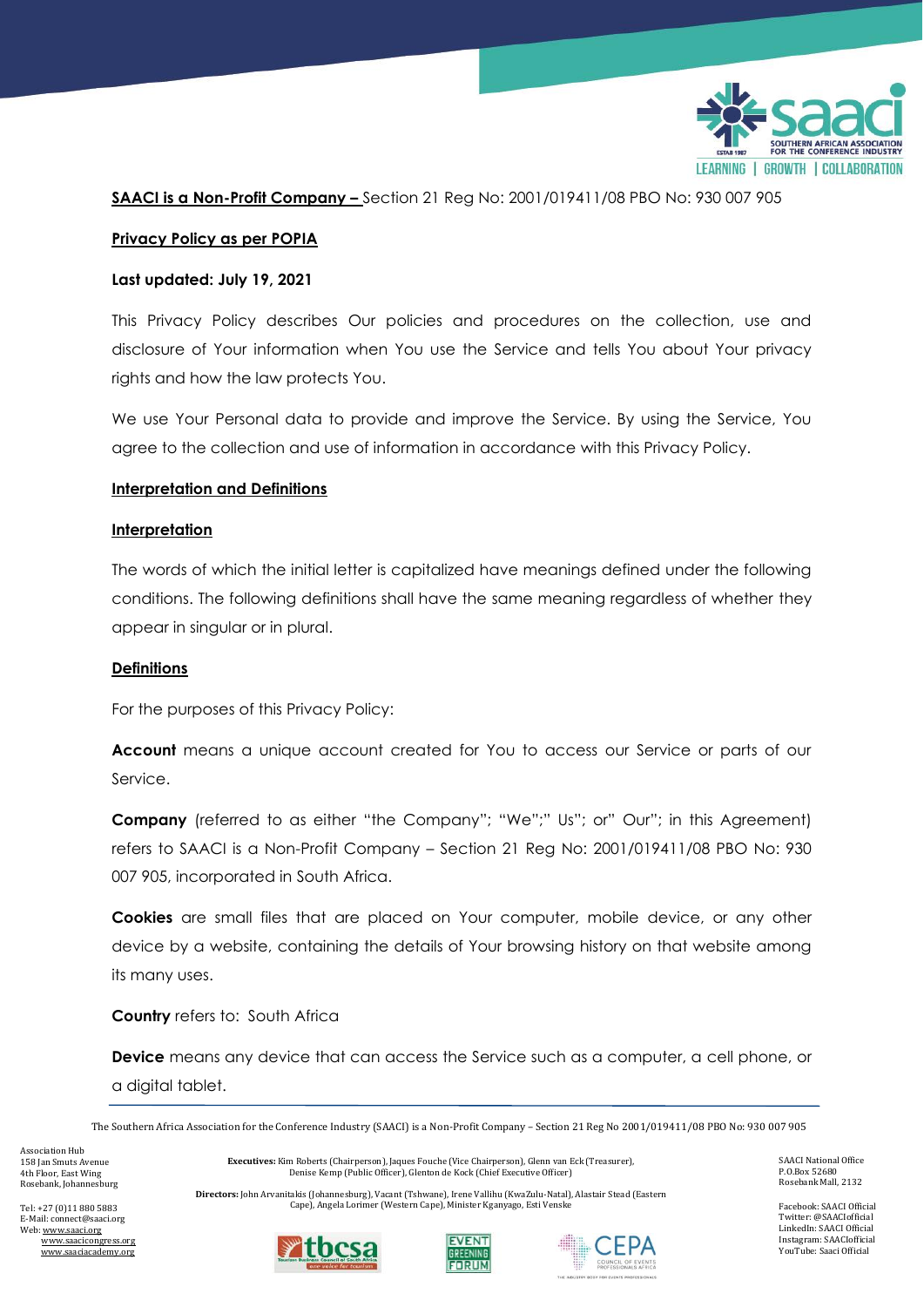

**Personal Data** is any information that relates to an identified or identifiable individual.

**Service** refers to the Website; Congress App; Congress Platform and Virtual Event Platform.

**Service Provider** means any natural or legal person who processes the data on behalf of the Company. It refers to third-party companies or individuals employed by the Company to facilitate the Service, to provide the Service on behalf of the Company, to perform services related to the Service or to assist the Company in analysing how the Service is used.

**Third-party Social Media Service** refers to any website or any social network website through which a User can log in or create an account to use the Service.

**Usage Data** refers to data collected automatically, either generated by the use of the Service or from the Service infrastructure itself (for example, the duration of a page/session visit).

**Website** refers to Southern African Association for the Conference Industry (SAACI) websites run by SAACI.

**You** mean the individual accessing or using the Service, or the company, or other legal entity on behalf of which such individual is accessing or using the Service, as applicable.

# **Collecting and Using Your Personal Data**

# **Types of Data Collected**

# **Personal Data**

While using Our Service, we may ask You to provide Us with certain personally identifiable information that can be used to contact or identify You. Personally, identifiable information may include, but is not limited to: Contact Numbers, email addresses.

# **Usage Data**

# **Usage Data**

*Usage Data is collected automatically when using the Service. (e.g., IP Address)* 

*SAACI does not collect this type of Data.*

The Southern Africa Association for the Conference Industry (SAACI) is a Non-Profit Company – Section 21 Reg No 2001/019411/08 PBO No: 930 007 905

Association Hub 158 Jan Smuts Avenue 4th Floor, East Wing Rosebank, Johannesburg

**Executives:** Kim Roberts (Chairperson), Jaques Fouche (Vice Chairperson), Glenn van Eck (Treasurer), Denise Kemp (Public Officer), Glenton de Kock (Chief Executive Officer)

**Directors:** John Arvanitakis (Johannesburg), Vacant (Tshwane), Irene Vallihu (KwaZulu-Natal), Alastair Stead (Eastern Cape), Angela Lorimer (Western Cape), Minister Kganyago, Esti Venske







SAACI National Office P.O.Box 52680 Rosebank Mall, 2132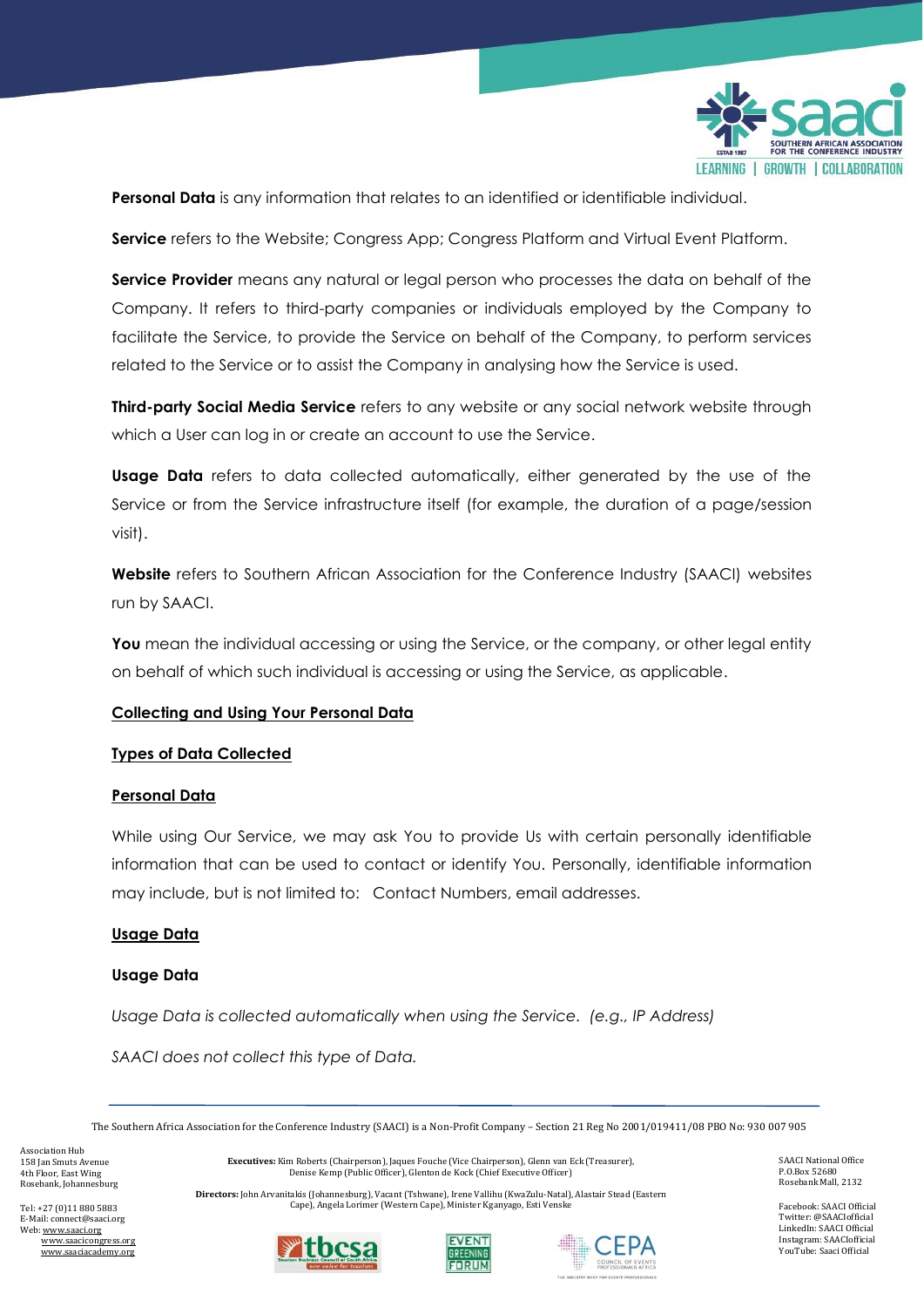

## **Tracking Technologies and Cookies**

*SAACI does not use any form of Cookies or Beacon.*

## **Use of Your Personal Data**

The Company may use Personal Data for the following purposes:

**To provide and maintain our Service**, including to monitor the usage of our Service.

**To manage Your Account:** to manage Your registration as a user of the Service. The Personal Data You provide can give You access to different functionalities of the Service that are available to You as a registered user.

For the performance of a contract: the development, compliance and undertaking of the purchase contract for the products, items, or services You have purchased or of any other contract with Us through the Service.

**To contact You:** To contact You by email, telephone calls, SMS, or other equivalent forms of electronic communication, such as a mobile application's push notifications regarding updates or informative communications related to the functionalities, products or contracted services, when necessary or reasonable for their implementation.

**To provide You:** with news, special offers and general information about other goods, services and events which we offer that are similar to those that you have already purchased or enquired about unless You have opted not to receive such information.

**To manage Your requests:** To attend and manage Your requests to Us.

**For other purposes:** We may use Your information for other purposes, such as data analysis, identifying usage trends, determining the effectiveness of our promotional campaigns and to evaluate and improve our Service, products, services, marketing and your experience.

We may share Your personal information in the following situations:

**With Service Providers**: We may share Your personal information with Service Providers to analyse the use of our Service, to contact You e.g., CPD points, attendance data.

The Southern Africa Association for the Conference Industry (SAACI) is a Non-Profit Company – Section 21 Reg No 2001/019411/08 PBO No: 930 007 905

Association Hub 158 Jan Smuts Avenue 4th Floor, East Wing Rosebank, Johannesburg

**Executives:** Kim Roberts (Chairperson), Jaques Fouche (Vice Chairperson), Glenn van Eck (Treasurer), Denise Kemp (Public Officer), Glenton de Kock (Chief Executive Officer)

**Directors:** John Arvanitakis (Johannesburg), Vacant (Tshwane), Irene Vallihu (KwaZulu-Natal), Alastair Stead (Eastern Cape), Angela Lorimer (Western Cape), Minister Kganyago, Esti Venske







SAACI National Office P.O.Box 52680 Rosebank Mall, 2132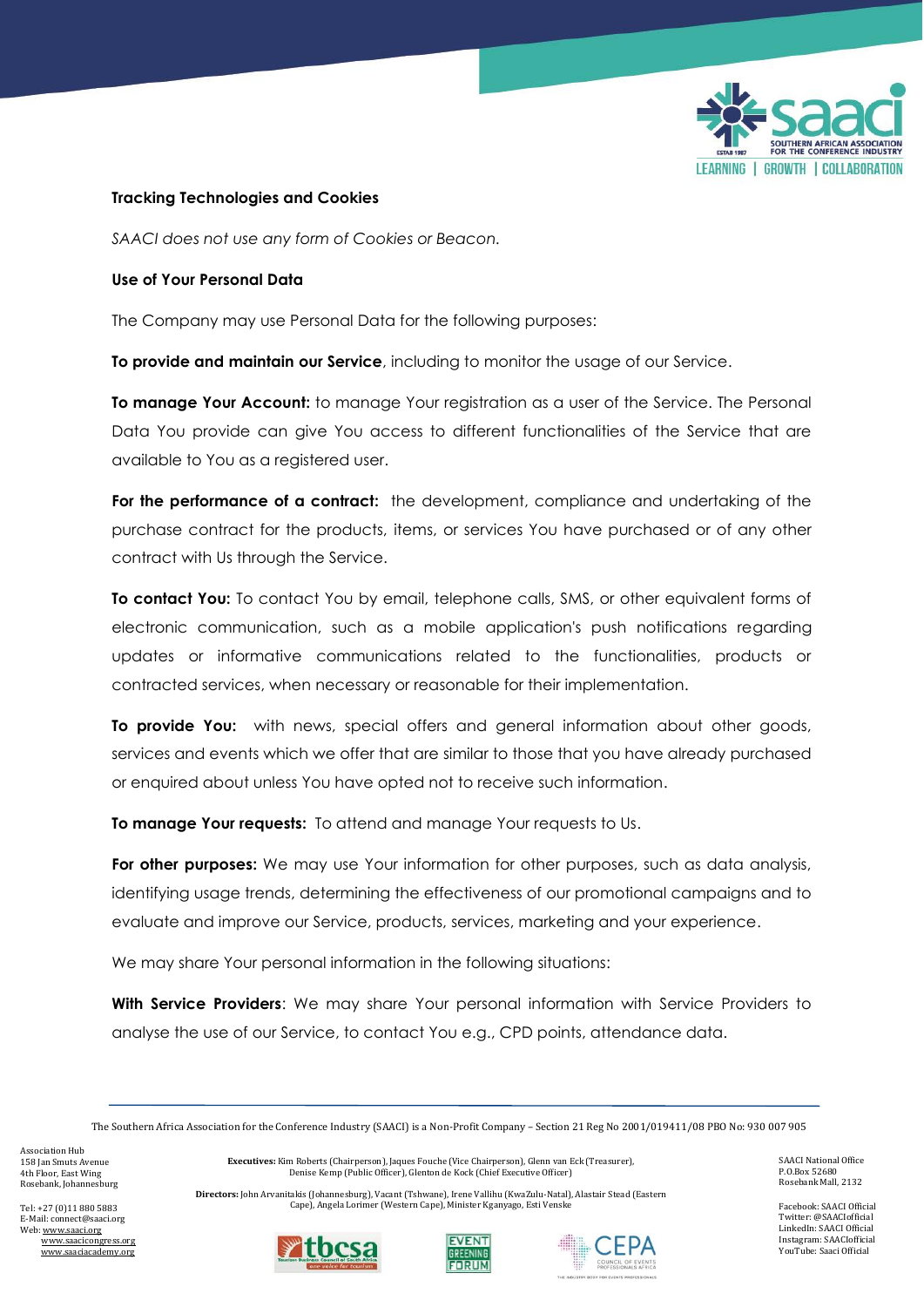

**With business partners:** We may use your basic information to send you information on behalf of Our business partners to offer You certain products, services, or promotions. Unless you have opted out.

**With other users:** when You interact in the public areas with other users, such information may be viewed by all users. If You interact with other users, they may see Your name and profile picture. Similarly, other users will be able to communicate with You and view Your basic profile.

**With Your consent**: We may disclose Your personal information for any other purpose with Your consent.

# Retention of Your Personal Data

The Company will retain Your Personal Data (as listed above) only for as long as is necessary for the purposes set out in this Privacy Policy. We will retain and use Your Personal Data to the extent necessary to comply with our legal obligations (for example, if we are required to retain your data to comply with applicable laws), resolve disputes, and enforce our legal agreements and policies.

# Transfer of Your Personal Data

Your information, including Personal Data, is processed at the Company's operating offices. SAACI does not use any third-party companies to process data collected.

The Company will take all steps reasonably necessary to ensure that Your data is treated securely and in accordance with this Privacy Policy.

#### Disclosure of Your Personal Data

#### *Law enforcement*

Under certain circumstances, the Company may be required to disclose Your Personal Data if required to do so by law or in response to valid requests by public authorities (e.g. a court or a government agency).

*Other legal requirements*

The Southern Africa Association for the Conference Industry (SAACI) is a Non-Profit Company – Section 21 Reg No 2001/019411/08 PBO No: 930 007 905

Association Hub 158 Jan Smuts Avenue 4th Floor, East Wing Rosebank, Johannesburg

**Executives:** Kim Roberts (Chairperson), Jaques Fouche (Vice Chairperson), Glenn van Eck (Treasurer), Denise Kemp (Public Officer), Glenton de Kock (Chief Executive Officer)

**Directors:** John Arvanitakis (Johannesburg), Vacant (Tshwane), Irene Vallihu (KwaZulu-Natal), Alastair Stead (Eastern Cape), Angela Lorimer (Western Cape), Minister Kganyago, Esti Venske

Tel: +27 (0)11 880 5883 E-Mail: connect@saaci.org Web[: www.saaci.org](http://www.saaci.org/) www.saacicongress.org www.saaciacademy.org







SAACI National Office P.O.Box 52680 Rosebank Mall, 2132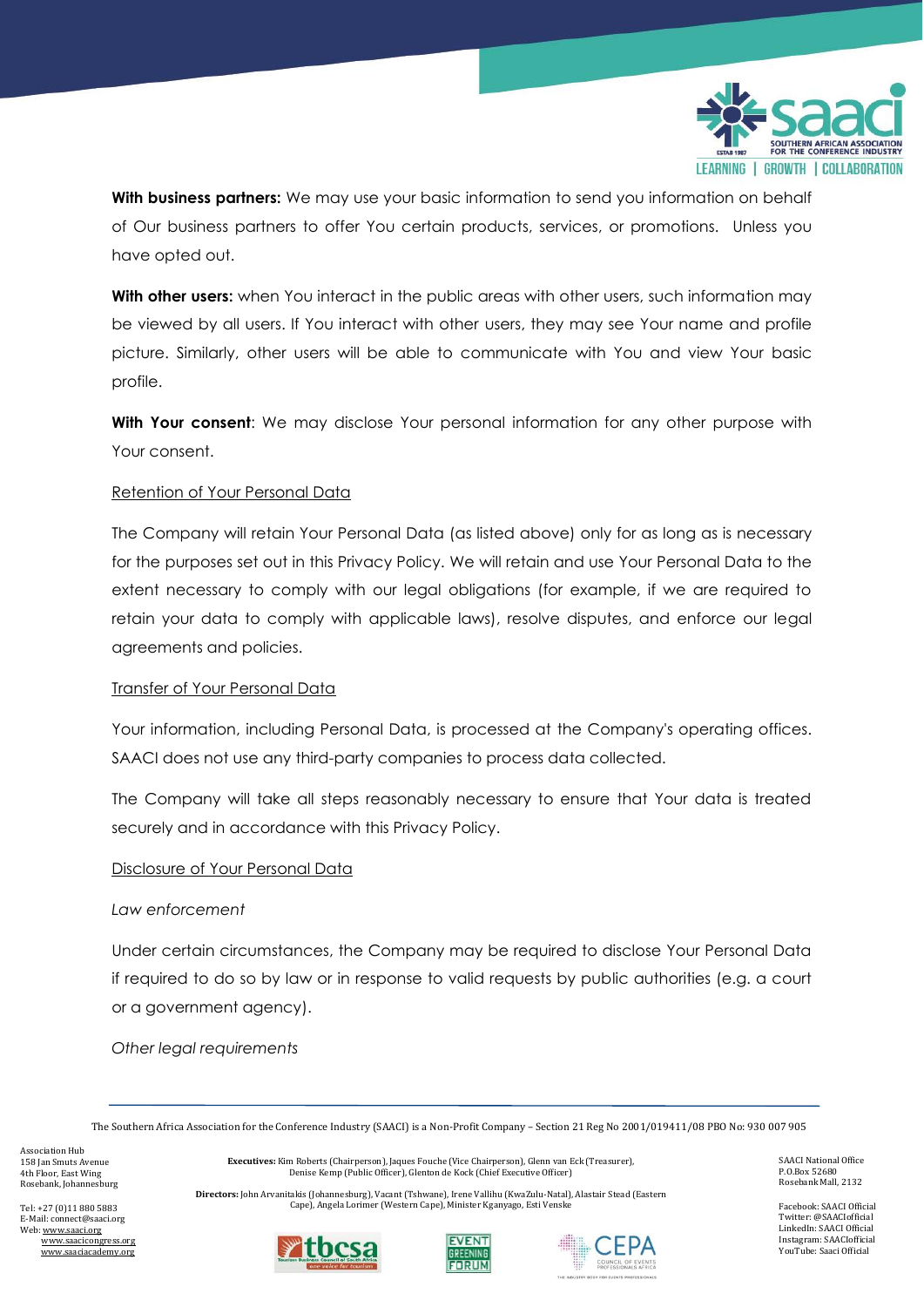

The Company may disclose Your Personal Data in the good faith belief that such action is necessary to:

Comply with a legal obligation

Protect and defend the rights or property of the Company

Prevent or investigate possible wrongdoing in connection with the Service

Protect the personal safety of Users of the Service or the public

Protect against legal liability

# Security of Your Personal Data

The security of Your Personal Data is important to Us but remember that no method of transmission over the Internet, or method of electronic storage is 100% secure. While We strive to use commercially acceptable means to protect Your Personal Data, we cannot guarantee its absolute security.

# **Links to Other Websites**

Our Service may contain links to other websites that are not operated by Us. If You click on a third-party link, you will be directed to that third party's site. We strongly advise You to review the Privacy Policy of every site You visit.

We have no control over and assume no responsibility for the content, privacy policies or practices of any third party sites or services.

# **Changes to this Privacy Policy**

We may update Our Privacy Policy from time to time and it will be posted on this page.

You are advised to review this Privacy Policy periodically for any changes. Changes to this Privacy Policy are effective when they are posted on this page.

# **Contact Us**

If you have any questions about this Privacy Policy, You can contact us by email: **[members@saaci.org](mailto:members@saaci.org)**

The Southern Africa Association for the Conference Industry (SAACI) is a Non-Profit Company – Section 21 Reg No 2001/019411/08 PBO No: 930 007 905

Association Hub 158 Jan Smuts Avenue 4th Floor, East Wing Rosebank, Johannesburg

**Executives:** Kim Roberts (Chairperson), Jaques Fouche (Vice Chairperson), Glenn van Eck (Treasurer), Denise Kemp (Public Officer), Glenton de Kock (Chief Executive Officer)

**Directors:** John Arvanitakis (Johannesburg), Vacant (Tshwane), Irene Vallihu (KwaZulu-Natal), Alastair Stead (Eastern Cape), Angela Lorimer (Western Cape), Minister Kganyago, Esti Venske

Tel: +27 (0)11 880 5883 E-Mail: connect@saaci.org Web[: www.saaci.org](http://www.saaci.org/) www.saacicongress.org www.saaciacademy.org







SAACI National Office P.O.Box 52680 Rosebank Mall, 2132